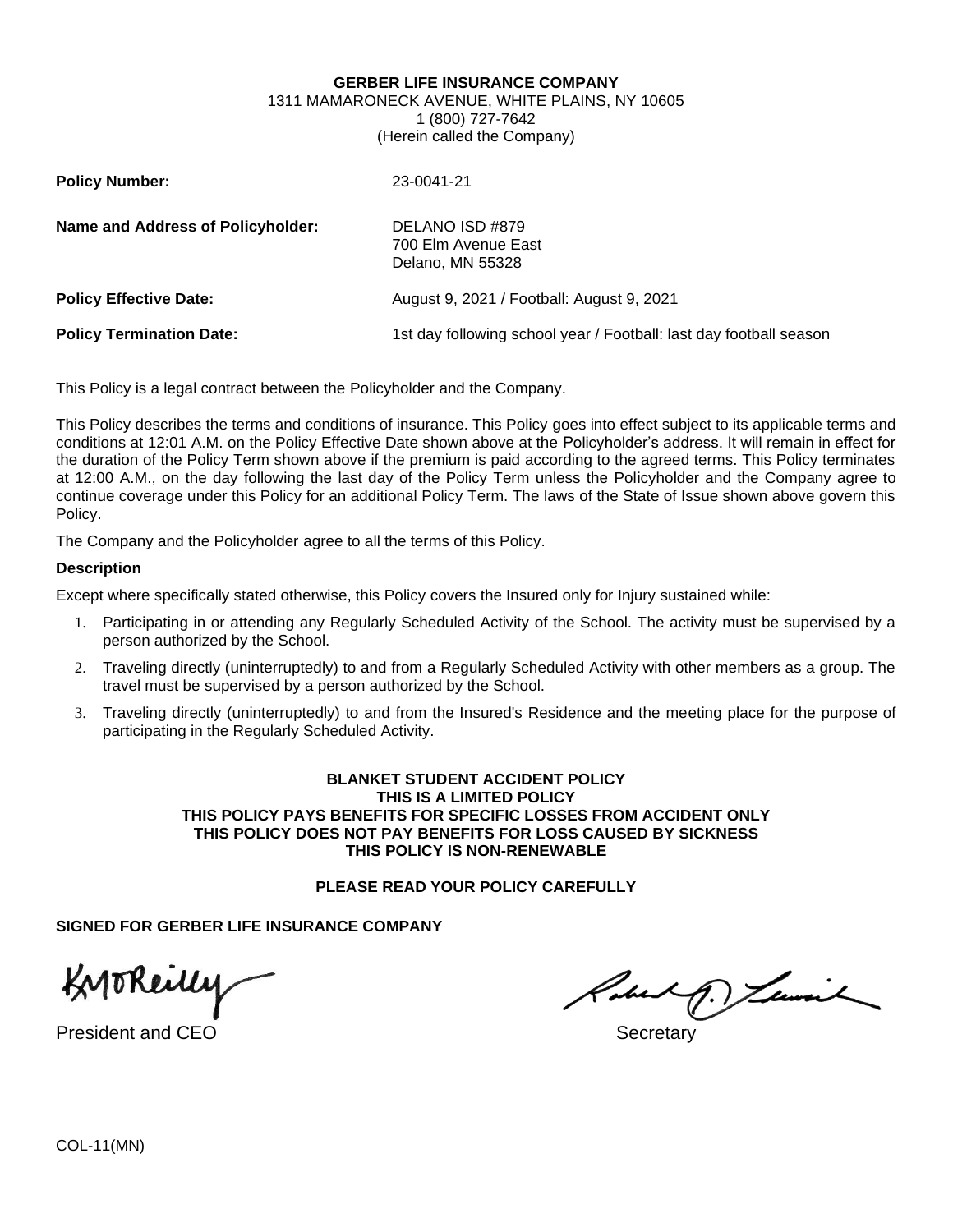# **CONTENTS**

|                                              | Page           |
|----------------------------------------------|----------------|
| <b>Face Page</b>                             | 1              |
| <b>Schedule of Benefits</b>                  | 3              |
| <b>Other Coverages/Other Benefits</b>        | 4              |
| <b>Definitions</b>                           | $5 - 7$        |
| <b>Policy Effective and Termination Date</b> | $\overline{7}$ |
| <b>Exclusions</b>                            | $\overline{7}$ |
| <b>Excess Coverage</b>                       | 7              |
| <b>Hospital and Professional Services</b>    | 8              |
| <b>Optional Coverages</b>                    | 9              |
| <b>General Provisions</b>                    | 10             |
| <b>Payment of Benefits</b>                   | $10 - 11$      |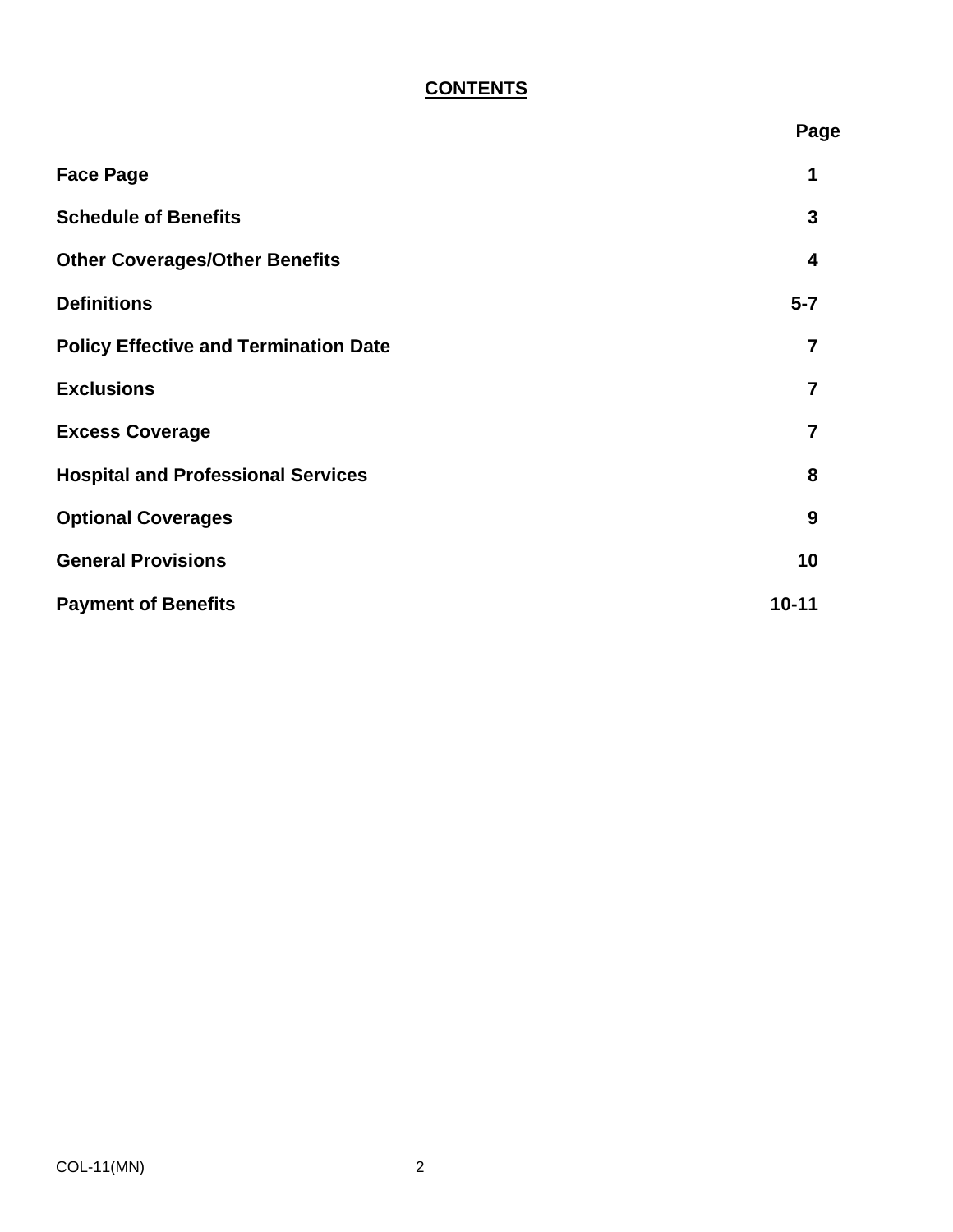# **ACCIDENT MEDICAL SCHEDULE OF BENEFITS**

# **Mandatory or Voluntary Gold Plan 7 BSC 801**

#### **Hospital and Professional Services Benefits**

The Injury must be treated within 60 days after the Accident occurs.

Services must be received within 1 year from the date of the Accident. Expenses incurred after 1 year from the date of the Accident are not covered even though the service is a continuing one or one that is necessarily delayed beyond 1 year from the date of the Accident.

### **HOSPITAL AND PROFESSIONAL SERVICES BENEFITS**

**Maximums and Benefit Period (All maximums are subject to the COVERAGE and LIMITATIONS as stated below.)**

Maximum Medical Expense for each Injury: \$100,000 Maximum Medical Expense for football Injuries: \$100,000 Maximum Medical Expense for each Injury involving motor vehicles: \$10,000 Accidental Death, Dismemberment, or Loss of Sight Benefit: \$10,000 Single Dismemberment: \$5,000 Double Dismemberment: \$10,000

Benefit Period: 1 Year

#### **Deductible**

The Deductible is the greater of:

- **1.** \$0.00; or
- **2.** The amount paid or payable for the same Injury by any Other Plan.

#### **EXCESS COVERAGE PROVISION APPLICABILITY**

The Excess Coverage provision does apply.

# **COVERAGE AND LIMITATIONS (All limitations are stated per Injury.)**

# *Hospital/Facility Services*

# **Inpatient**

- 1. HOSPITAL ROOM AND BOARD: 100% of Reasonable Expenses up to the semi-private room rate
- 2. HOSPITAL INTENSIVE CARE: 100% of Reasonable Expenses
- 3. INPATIENT HOSPITAL MISCELLANEOUS: 100% of Reasonable Expenses to a maximum of \$10,000

#### **Outpatient**

- 1. OUTPATIENT HOSPITAL MISCELLANEOUS (Except Physician's services and x-rays paid as below): 100% of Reasonable Expenses to a maximum of \$750
- 2. HOSPITAL EMERGENCY ROOM: 100% of Reasonable Expenses to a maximum of \$500
- 3. FREE STANDING AMBULATORY SURGICAL FACILITY: 100% of Reasonable Expenses to a maximum of \$2,000
- 4. HOSPITAL EMERGENCY ROOM PHYSICIAN: 100% of Reasonable Expenses to a maximum of \$75

#### *Physician's Services*

1. SURGICAL: 80% of Reasonable Expenses to a maximum of \$3,000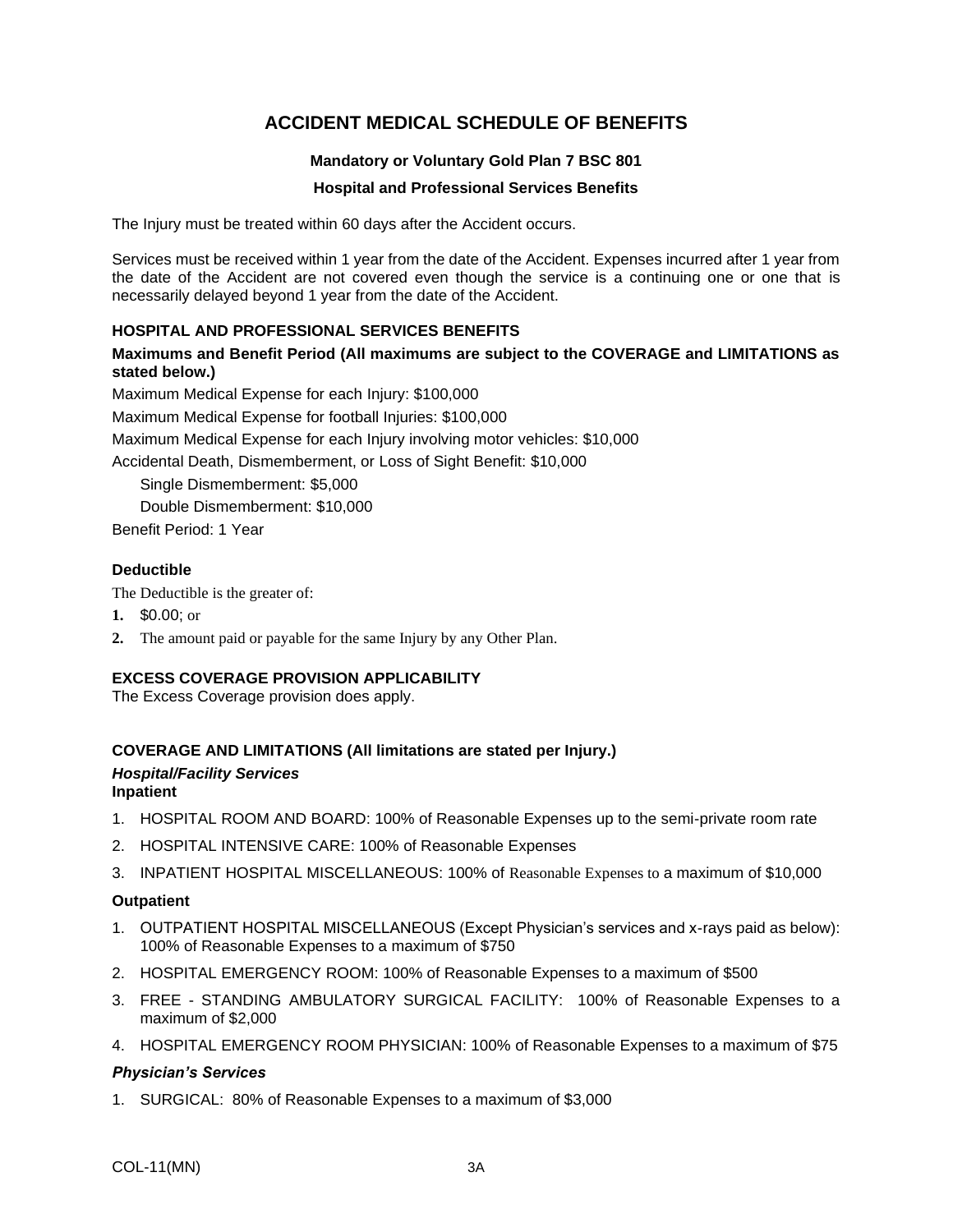- 2. ASSISTANT SURGEON: Reasonable Expenses to 25% of surgical benefit paid only if surgeon is paid.
- 3. ANESTHESIOLOGIST: Reasonable Expenses to 25% of surgical benefit paid only if surgeon is paid.
- 4. PHYSICIAN'S NON-SURGICAL TREATMENT (EXCEPT AS IN 5. BELOW): 100% of Reasonable Expenses to a maximum of \$60 per day
- 5. PHYSICIAN'S OUTPATIENT TREATMENT IN CONNECTION WITH PHYSICAL THERAPY AND/OR SPINAL MANIPULATION: 100% of Reasonable Expenses \$75 per visit and a maximum of 5 visits

#### *Other Services*

- 1. REGISTERED NURSES' SERVICES: 100% of Reasonable Expenses
- 2. PRESCRIPTIONS (DISPENSED BY A LICENSED PHARMACIST) OUTPATIENT: 100% of Reasonable Expenses
- 3. X-RAYS (INCLUDES INTERPRETATION) OUTPATIENT: 100% of Reasonable Expenses to a maximum of \$300
- 4. DIAGNOSTIC IMAGING (MRI, CAT SCAN, ETC.) INCLUDES INTERPRETATION: 100% of Reasonable Expenses to a maximum of \$1,000
- 5. GROUND AMBULANCE: 100% of Reasonable Expenses to a maximum of \$500
- 6. AIR AMBULANCE: 100% of Reasonable Expenses to a maximum of \$1,500
- 7. DURABLE MEDICAL EQUIPMENT INCLUDES ORTHOPEDIC BRACES AND APPLIANCES: 100% of Reasonable Expenses to a maximum of \$500
- 8. DENTAL TREATMENT: 100% of Reasonable Expenses to a maximum of \$2,000 for the treatment, repair or replacement of injured natural teeth, includes initial braces when required for treatment of a covered injury, as well as examination, x-rays, restorative treatment, endodontics, oral surgery and treatment for gingivitis resulting from trauma.
- 9. REPLACEMENT OF EYEGLASSES, HEARING AIDS, CONTACT LENSES, IF MEDICAL TREATMENT IS ALSO RECEIVED FOR THE COVERED INJURY: 100% of Reasonable Expenses to a maximum of \$700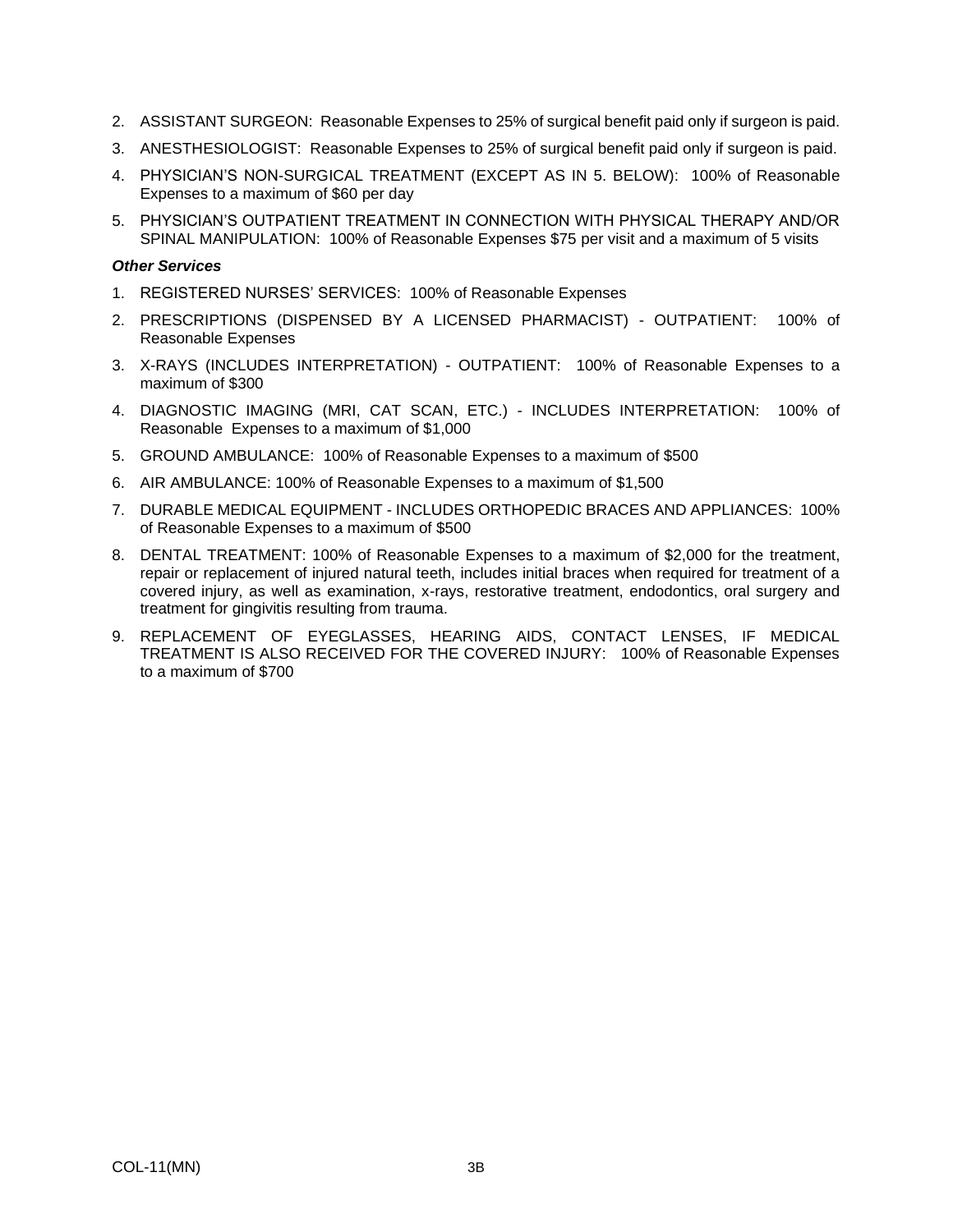# **ACCIDENT MEDICAL SCHEDULE OF BENEFITS**

# **Mandatory or Voluntary Bronze Plan 9 BSC 814**

#### **Hospital and Professional Services Benefits**

The Injury must be treated within 60 days after the Accident occurs.

Services must be received within 1 year from the date of the Accident. Expenses incurred after 1 year from the date of the Accident are not covered even though the service is a continuing one or one that is necessarily delayed beyond 1 year from the date of the Accident.

### **HOSPITAL AND PROFESSIONAL SERVICES BENEFITS**

**Maximums and Benefit Period (All maximums are subject to the COVERAGE and LIMITATIONS as stated below.)**

Maximum Medical Expense for each Injury: \$50,000 Maximum Medical Expense for football Injuries: \$50,000 Maximum Medical Expense for each Injury involving motor vehicles: \$10,000 Accidental Death, Dismemberment, or Loss of Sight Benefit: \$10,000 Single Dismemberment: \$5,000 Double Dismemberment: \$10,000

Benefit Period: 1 Year

#### **Deductible**

The Deductible is the greater of:

- 1. \$0.00; or
- 2. The amount paid or payable for the same Injury by any Other Plan.

#### **EXCESS COVERAGE PROVISION APPLICABILITY**

The Excess Coverage provision does apply.

#### **COVERAGE AND LIMITATIONS (All limitations are stated per Injury.)**

# *Hospital/Facility Services*

# **Inpatient**

- 1. HOSPITAL ROOM AND BOARD: 80% of Reasonable Expenses up to the semi-private room rate to a maximum of \$200 per day
- 2. HOSPITAL INTENSIVE CARE: 80% of Reasonable Expenses to a maximum of \$200 per day
- 3. INPATIENT HOSPITAL MISCELLANEOUS: 100% of Reasonable Expenses to a maximum of \$5,000

#### **Outpatient**

- 1. OUTPATIENT HOSPITAL MISCELLANEOUS (Except Physician's services and x-rays paid as below): 100% of Reasonable Expenses to a maximum of \$250
- 2. HOSPITAL EMERGENCY ROOM: 80% of Reasonable Expenses to a maximum of \$150
- 3. FREE STANDING AMBULATORY SURGICAL FACILITY: 100% of Reasonable Expenses to a maximum of \$500
- 4. HOSPITAL EMERGENCY ROOM PHYSICIAN: 100% of Reasonable Expenses to a maximum of \$50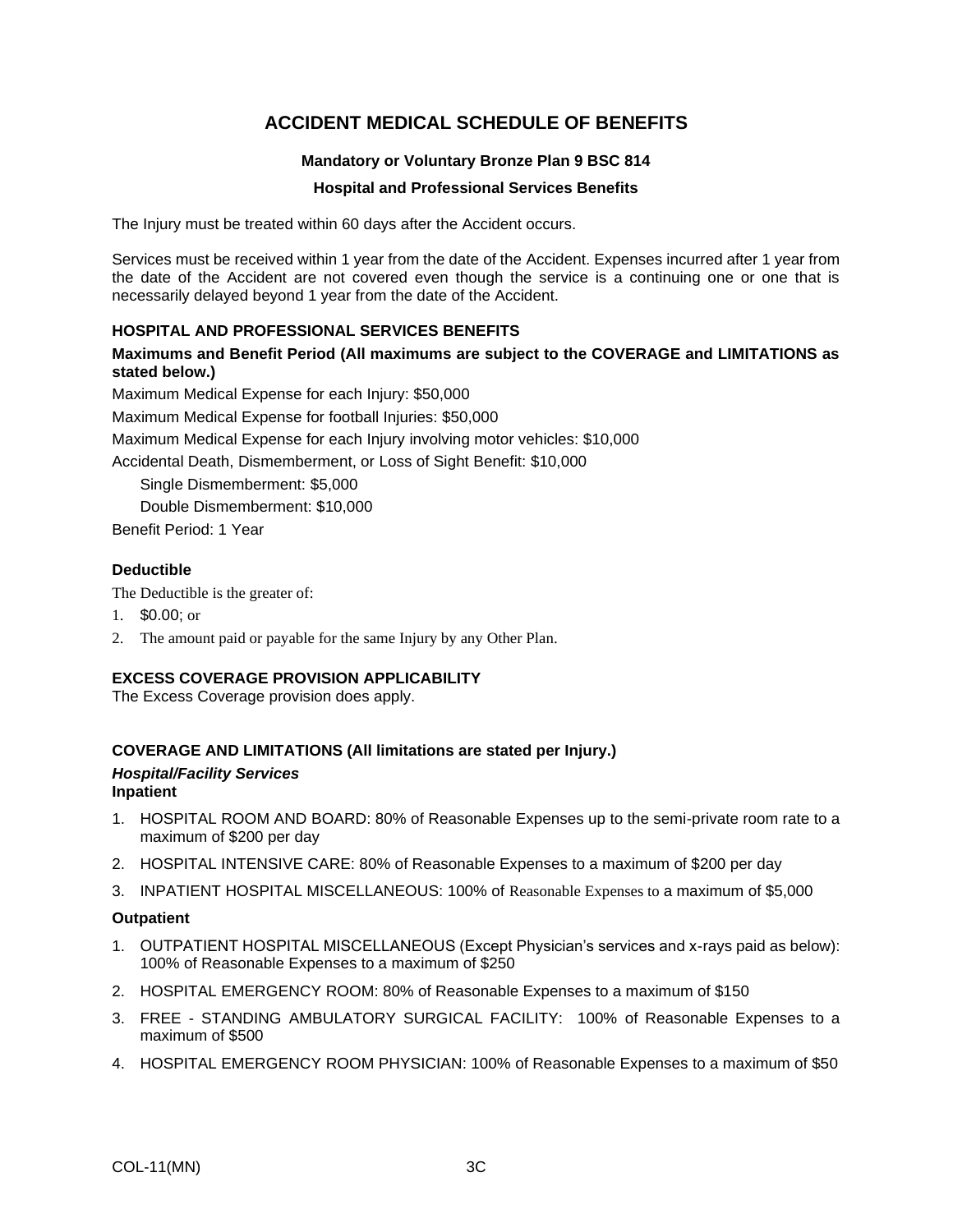#### *Physician's Services*

- 1. SURGICAL: 80% of Reasonable Expenses to a maximum of \$1,000
- 2. ASSISTANT SURGEON: Reasonable Expenses to 25% of surgical benefit paid only if surgeon is paid.
- 3. ANESTHESIOLOGIST: Reasonable Expenses to 25% of surgical benefit paid only if surgeon is paid.
- 4. PHYSICIAN'S NON-SURGICAL TREATMENT (EXCEPT AS IN 5. BELOW): 100% of Reasonable Expenses to a maximum of \$25 per day
- 5. PHYSICIAN'S OUTPATIENT TREATMENT IN CONNECTION WITH PHYSICAL THERAPY AND/OR SPINAL MANIPULATION: 100% of Reasonable Expenses \$25 per visit and a maximum of 5 visits

#### *Other Services*

- 1. REGISTERED NURSES' SERVICES: 80% of Reasonable Expenses
- 2. PRESCRIPTIONS (DISPENSED BY A LICENSED PHARMACIST) OUTPATIENT: 80% of Reasonable Expenses
- 3. X-RAYS (INCLUDES INTERPRETATION) OUTPATIENT: 100% of Reasonable Expenses to a maximum of \$200
- 4. DIAGNOSTIC IMAGING (MRI, CAT SCAN, ETC.) INCLUDES INTERPRETATION: 100% of Reasonable Expenses to a maximum of \$300
- 5. GROUND AMBULANCE: 100% of Reasonable Expenses to a maximum of \$200
- 6. AIR AMBULANCE: 100% of Reasonable Expenses to a maximum of \$400
- 7. DURABLE MEDICAL EQUIPMENT INCLUDES ORTHOPEDIC BRACES AND APPLIANCES: 100% of Reasonable Expenses to a maximum of \$150
- 8. DENTAL TREATMENT: 100% of Reasonable Expenses to a maximum of \$1,000 for the treatment, repair or replacement of injured natural teeth, includes initial braces when required for treatment of a covered injury, as well as examination, x-rays, restorative treatment, endodontics, oral surgery and treatment for gingivitis resulting from trauma.
- 9. REPLACEMENT OF EYEGLASSES, HEARING AIDS, CONTACT LENSES, IF MEDICAL TREATMENT IS ALSO RECEIVED FOR THE COVERED INJURY: 100% of Reasonable Expenses to a maximum of \$150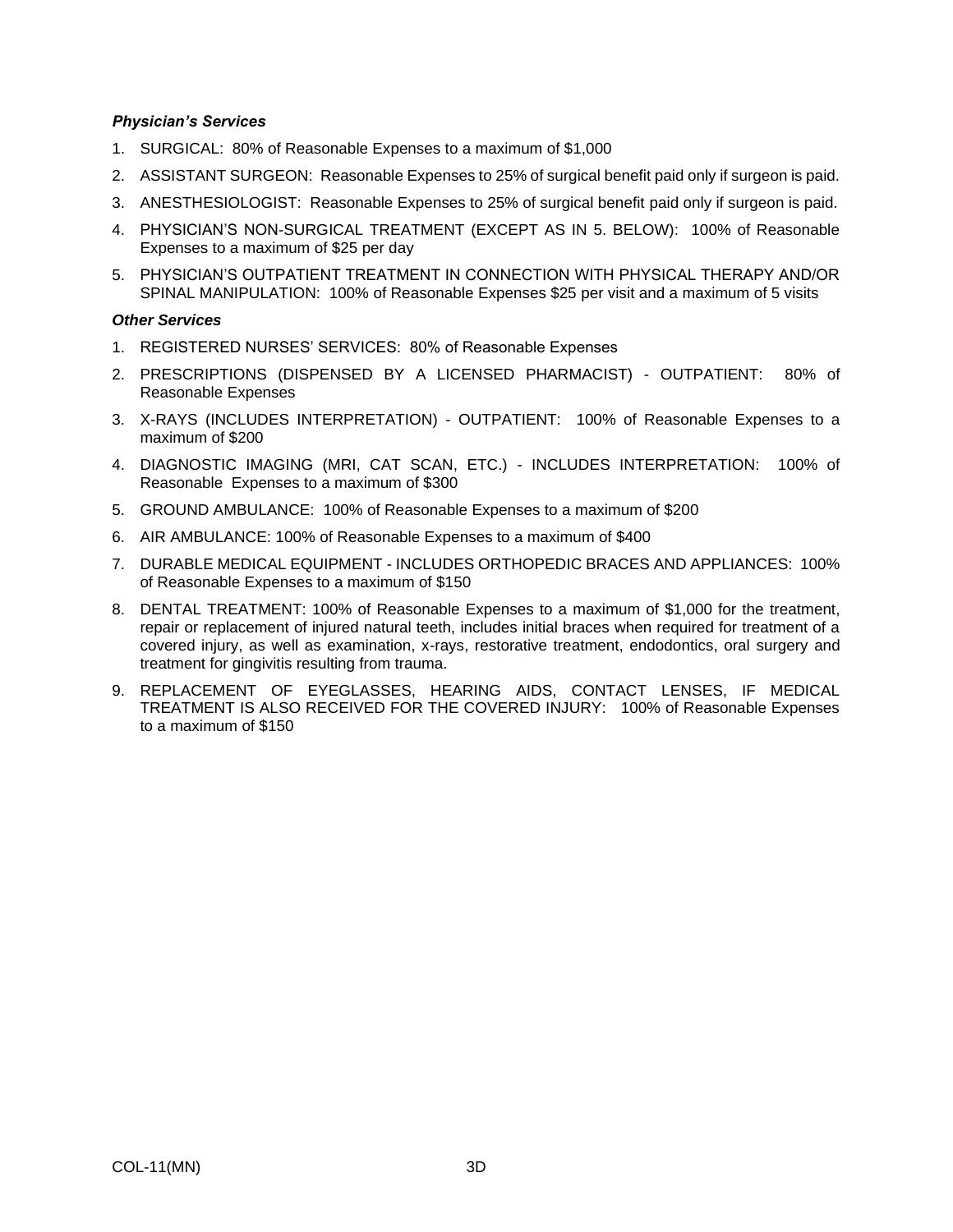# **ACCIDENT MEDICAL SCHEDULE OF BENEFITS**

# **Mandatory or Voluntary Silver Plan 8 BSC 816**

#### **Hospital and Professional Services Benefits**

The Injury must be treated within 60 days after the Accident occurs.

Services must be received within 1 year from the date of the Accident. Expenses incurred after 1 year from the date of the Accident are not covered even though the service is a continuing one or one that is necessarily delayed beyond 1 year from the date of the Accident.

### **HOSPITAL AND PROFESSIONAL SERVICES BENEFITS**

**Maximums and Benefit Period (All maximums are subject to the COVERAGE and LIMITATIONS as stated below.)**

Maximum Medical Expense for each Injury: \$75,000 Maximum Medical Expense for football Injuries: \$75,000 Maximum Medical Expense for each Injury involving motor vehicles: \$10,000 Accidental Death, Dismemberment, or Loss of Sight Benefit: \$10,000 Single Dismemberment: \$5,000 Double Dismemberment: \$10,000

Benefit Period: 1 Year

#### **Deductible**

The Deductible is the greater of:

- 1. \$0.00; or
- 2. The amount paid or payable for the same Injury by any Other Plan.

#### **EXCESS COVERAGE PROVISION APPLICABILITY**

The Excess Coverage provision does apply.

# **COVERAGE AND LIMITATIONS (All limitations are stated per Injury.)**

# *Hospital/Facility Services*

# **Inpatient**

- 1. HOSPITAL ROOM AND BOARD: 100% of Reasonable Expenses up to the semi-private room rate
- 2. HOSPITAL INTENSIVE CARE: 100% of Reasonable Expenses
- 3. INPATIENT HOSPITAL MISCELLANEOUS: 100% of Reasonable Expenses to a maximum of \$7,500

#### **Outpatient**

- 1. OUTPATIENT HOSPITAL MISCELLANEOUS (Except Physician's services and x-rays paid as below): 80% of Reasonable Expenses to a maximum of \$500
- 2. HOSPITAL EMERGENCY ROOM: 80% of Reasonable Expenses to a maximum of \$350
- 3. FREE STANDING AMBULATORY SURGICAL FACILITY: 80% of Reasonable Expenses to a maximum of \$1,000
- 4. HOSPITAL EMERGENCY ROOM PHYSICIAN: 100% of Reasonable Expenses to a maximum of \$50

#### *Physician's Services*

1. SURGICAL: 80% of Reasonable Expenses to a maximum of \$2,000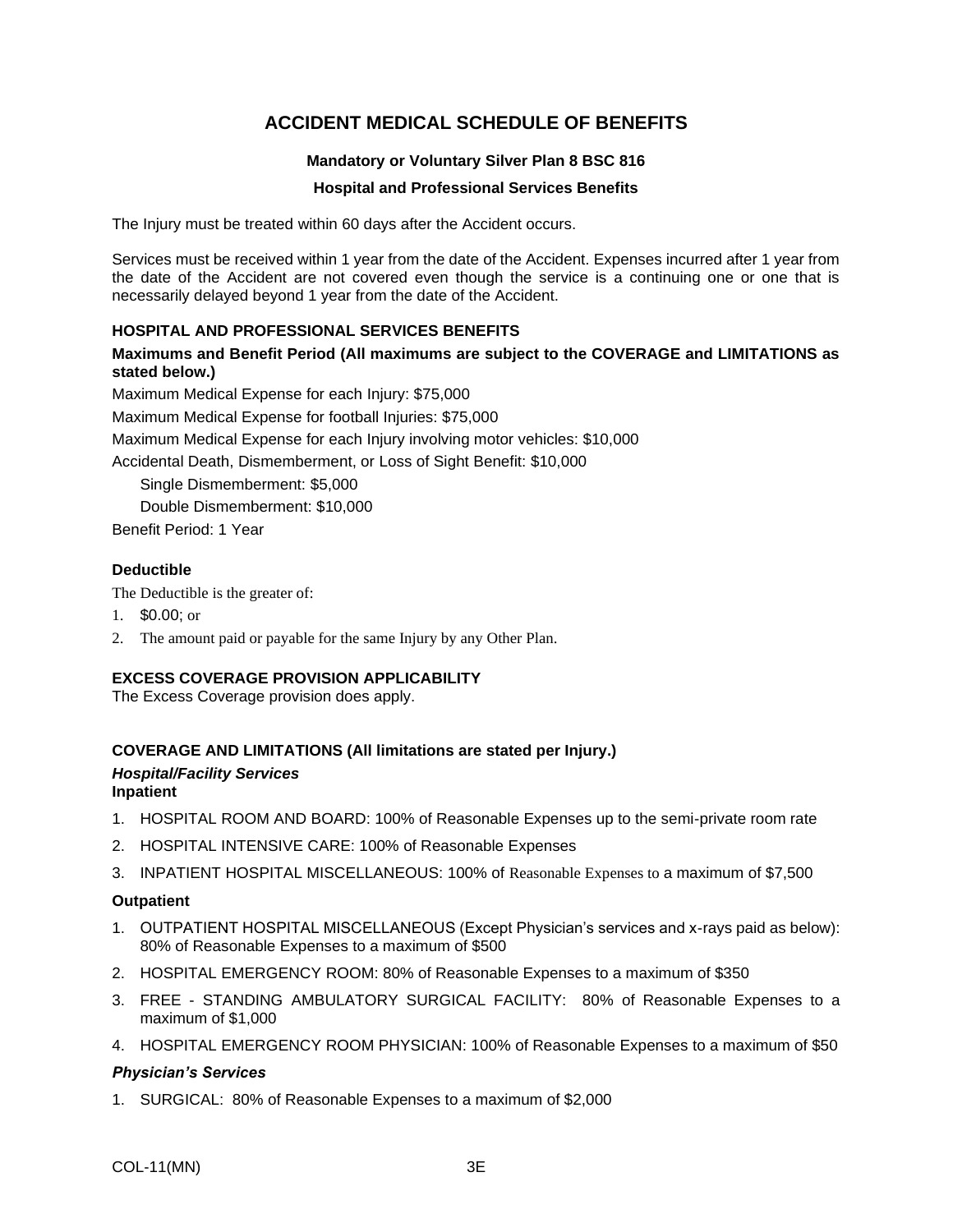- 2. ASSISTANT SURGEON: Reasonable Expenses to 25% of surgical benefit paid only if surgeon is paid.
- 3. ANESTHESIOLOGIST: Reasonable Expenses to 25% of surgical benefit paid only if surgeon is paid.
- 4. PHYSICIAN'S NON-SURGICAL TREATMENT (EXCEPT AS IN 5. BELOW): 100% of Reasonable Expenses to a maximum of \$500
- 5. PHYSICIAN'S OUTPATIENT TREATMENT IN CONNECTION WITH PHYSICAL THERAPY AND/OR SPINAL MANIPULATION: 100% of Reasonable Expenses \$40 per visit and a maximum of 5 visits

#### *Other Services*

- 1. REGISTERED NURSES' SERVICES: 100% of Reasonable Expenses
- 2. PRESCRIPTIONS (DISPENSED BY A LICENSED PHARMACIST) OUTPATIENT: 100% of Reasonable Expenses
- 3. X-RAYS (INCLUDES INTERPRETATION) OUTPATIENT: 100% of Reasonable Expenses to a maximum of \$250
- 4. DIAGNOSTIC IMAGING (MRI, CAT SCAN, ETC.) INCLUDES INTERPRETATION: 100% of Reasonable Expenses to a maximum of \$750
- 5. GROUND AMBULANCE: 100% of Reasonable Expenses to a maximum of \$400
- 6. AIR AMBULANCE: 100% of Reasonable Expenses to a maximum of \$1,000
- 7. DURABLE MEDICAL EQUIPMENT INCLUDES ORTHOPEDIC BRACES AND APPLIANCES: 100% of Reasonable Expenses to a maximum of \$300
- 8. DENTAL TREATMENT: 100% of Reasonable Expenses to a maximum of \$1,500 for the treatment, repair or replacement of injured natural teeth, includes initial braces when required for treatment of a covered injury, as well as examination, x-rays, restorative treatment, endodontics, oral surgery and treatment for gingivitis resulting from trauma.
- 9. REPLACEMENT OF EYEGLASSES, HEARING AIDS, CONTACT LENSES, IF MEDICAL TREATMENT IS ALSO RECEIVED FOR THE COVERED INJURY: 100% of Reasonable Expenses to a maximum of \$500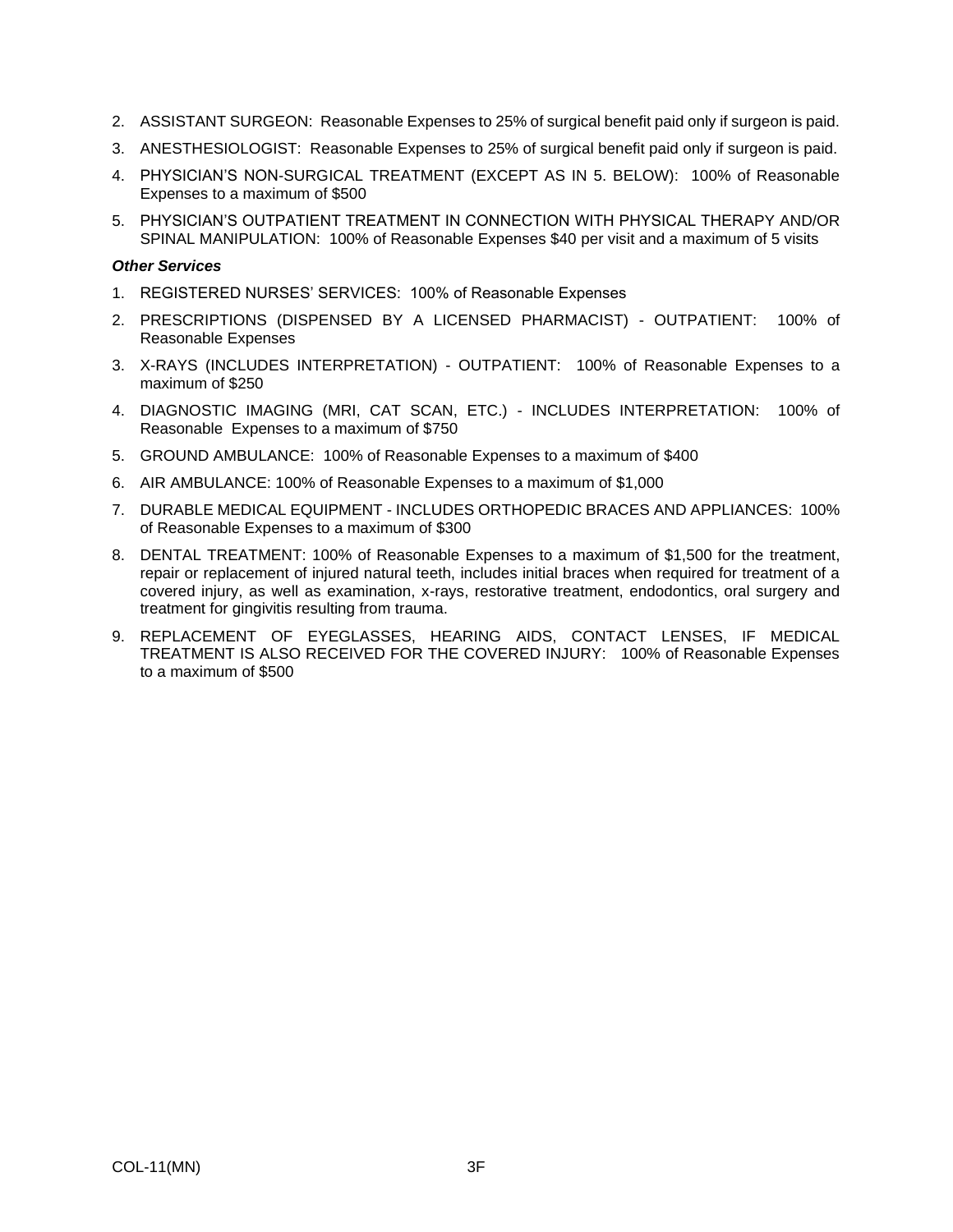# **OTHER COVERAGES**

**Religious Education Coverage -** Coverage and Limitations stated for Hospital and Professional Services for Gold Plan (BSC 801) apply. The maximum amount payable per covered Injury is \$5,000.00. All provisions in this Policy apply to this coverage. (CPC 609)

**One Day Field Trip Coverage** - Coverage and Limitations stated for Hospital and Professional Services for Gold Plan (BSC 801) apply. The maximum amount payable per covered Injury is \$5,000.00. All provisions in this Policy apply to this coverage. (CPC 610)

**Counseling Benefit –** If as a result of an Act of Violence an Insured is killed while on School Property, the Company will pay a lump sum of \$5,000.00 for Counseling Services. The lump sum benefit will be paid directly to the covered School or to the hospital or person rendering such services after the commencement of Counseling Services. The company will not pay for any expense for loss due to participation in a riot or insurrection. All provisions in this Policy apply to this coverage.

### **Other Benefits**

**Optional School-Time Accident Coverage** – Coverage and Limitations stated for Hospital and Professional Services selected by the Insured apply. The School-Time Coverage excludes students participating in high school interscholastic tackle football. Additional premium payment is required for this coverage. All provisions in this Policy apply to this coverage. (CPC 201)

**Optional 24-Hour Accident Coverage** –Coverage and Limitations stated for Hospital and Professional Services selected by the Insured apply. The 24-Hour Coverage excludes students participating in high school interscholastic tackle football. Additional premium payment is required for this coverage. All provisions in this Policy apply to this coverage. (CPC 301)

**Optional Fall Football Coverage –** Coverage and Limitations stated for Hospital and Professional Services selected by the Insured apply. Ninth graders who play with 9<sup>th</sup> graders only are not charged for football coverage. Their School-Time or 24-Hour coverage will apply if purchased. Additional premium is required by the Insured for this coverage. All provisions in this Policy apply to this coverage. (CPC 401)

**SUMMER WEIGHT TRAINING COVERAGE -** Coverage and Limitations stated for Hospital and Professional Services apply to all students participating in the Summer Weight Training Program, which is sponsored and supervised by the school. Travel is also covered when going directly and uninterruptedly to and from such activity. (CPC 402)

**Optional 24-Hour Dental Coverage** – Injury must be treated within 60 days after the Accident occurs. Benefits are payable within 12 months after the date of Injury. The maximum eligible expenses payable per covered Injury is \$25,000.00. In addition, when the dentist certifies that treatment must be deferred until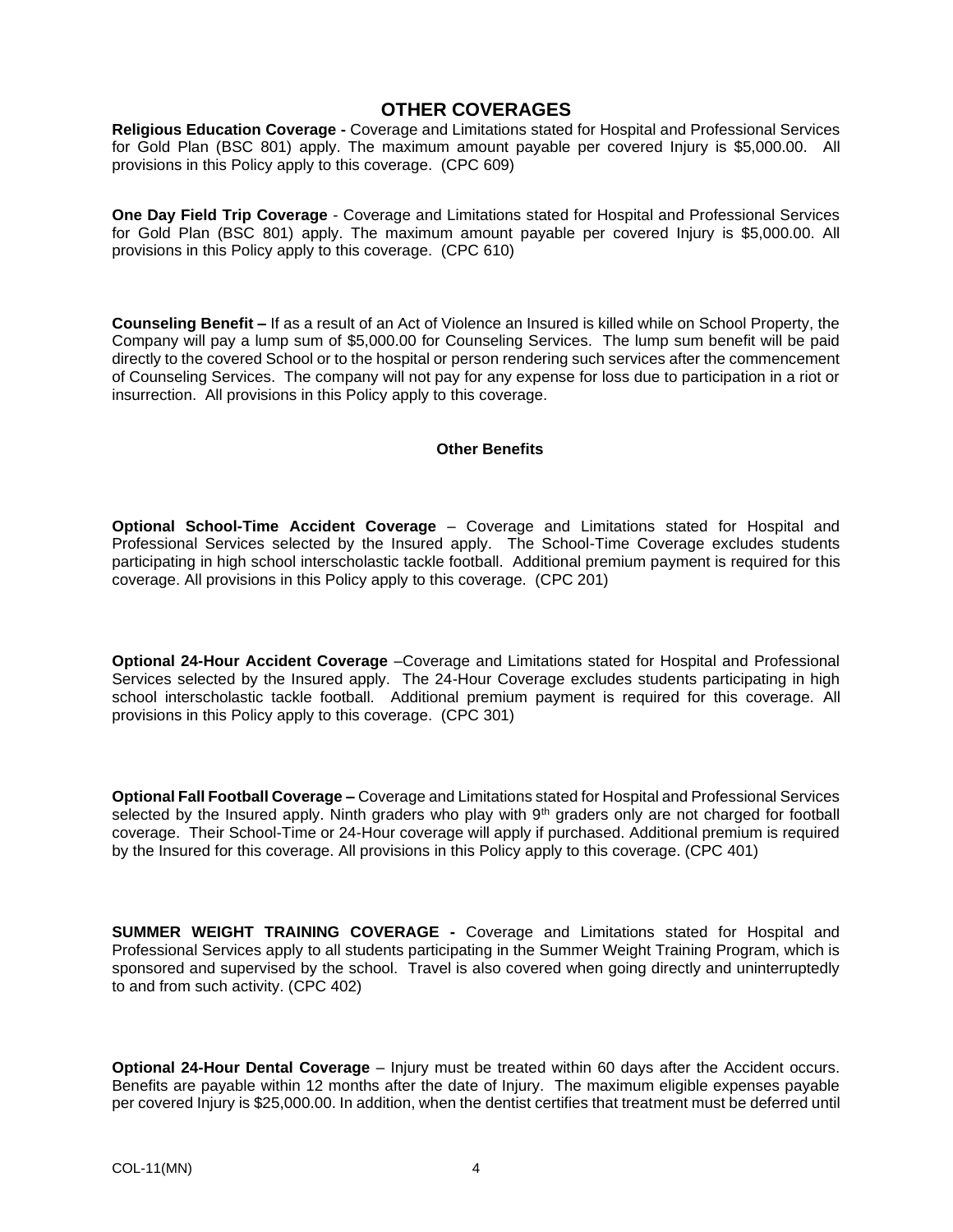# **OTHER BENEFITS**

after the Benefit Period, deferred benefits will be paid to a maximum of \$1,000.00. All provisions in this Policy apply to this coverage. Additional premium payment is required for this coverage. (CPC 601)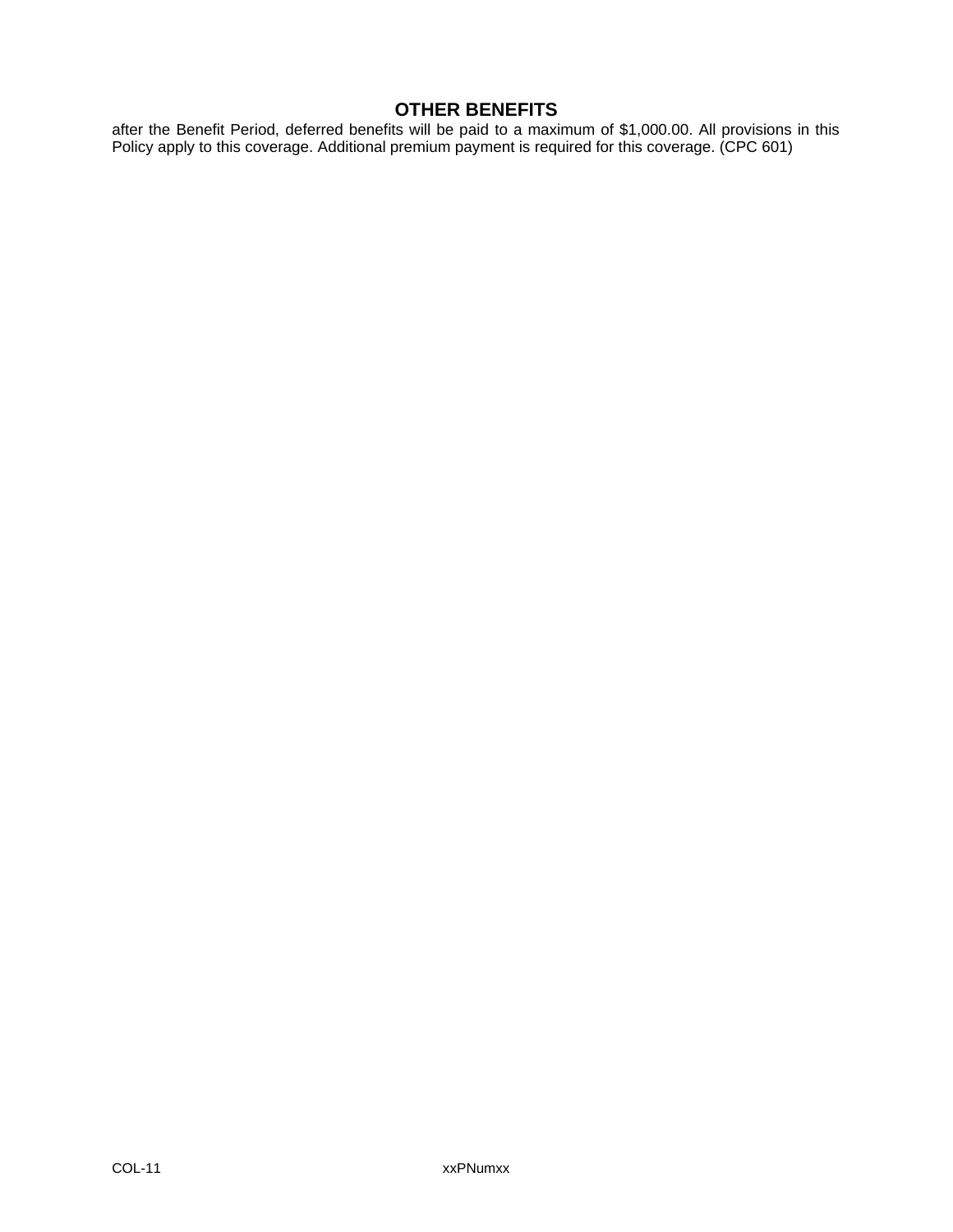### **DEFINITIONS**

Key terms used in this Policy are defined below. They are capitalized wherever they appear in this Policy.

**Accident** means a sudden, unexpected and unforeseen, identifiable event producing at the time objective symptoms of an Injury. The Accident must occur while the Insured is covered under this Policy.

**Act of Violence** means an Injury inflicted by a person with malicious intent to cause bodily harm.

**Counseling Services** means psychiatric/psychological counseling that is under the care, supervision, or direction of a professional counselor or Physician and essential to assist the Insured in coping with the Act of Violence.

Counseling Services must be:

- a) Arranged by the covered School;
- b) Provided to a living Insured due to an Act of Violence; and
- c) Received during the Benefit Period shown on the Schedule of Benefits.

**Deductible** means the Reasonable Expenses that are Medically Necessary which the Insured must incur, per Injury, before the Company pays any benefits under the Hospital and Professional Services Benefits provision.

**Dental Expense** means the Reasonable Expense for Medically Necessary repair or replacement of sound, natural teeth.

**Emergency** means:

- 1. A situation which requires hospitalization or medical care for an Injury caused by the sudden, unexpected onset of a medical condition with acute symptoms of sufficient severity and pain to require immediate medical care; and
- 2. In the absence of which one could reasonably expect that one or more of the following would occur:
	- (a) The Insured's health would be placed in serious jeopardy.
	- (b) There would be serious impairment of the Insured's bodily functions.
	- (c) There would be serious dysfunction of any of the Insured's bodily organs or parts.

**Free - Standing Ambulatory Surgical Facility** means any public or private establishment which:

- 1. Has an organized medical staff;
- 2. Has permanent facilities that are equipped and operated mainly for the purpose of performing surgical procedures;
- 3. Provides continuous services of Physicians and registered nurses, whenever a patient is in the facility; and
- 4. Does not provide services or other accommodations for patients to stay overnight.

**Hospital** means an institution that meets all of the following:

- 1. It is licensed as a Hospital pursuant to applicable law;
- 2. It is primarily and continuously engaged in providing medical care and treatment to sick and injured persons;
- 3. It is managed under the supervision of a staff of medical doctors;
- 4. It provides 24-hour nursing services by or under the supervision of a graduate registered nurse (R.N.);
- 5. It has medical, diagnostic and treatment facilities, with major surgical facilities on its premises, or available on a prearranged basis; and
- 6. It charges for its services.

Hospital also means a psychiatric hospital as defined by Medicare. It must be eligible to receive payments under Medicare.

A Hospital is mainly not a place for rest, a place for the aged, a place for the treatment of drug addicts or alcoholics, or a nursing home.

**Immediate Family** means a person who is related to the Insured in any of the following ways: spouse, brother-inlaw, sister-in-law, daughter –in-law, son-in-law, mother in-law, father-in-law, parent (includes stepparent), brother or sister (includes stepbrother or stepsister), or child (includes legally adopted or stepchild).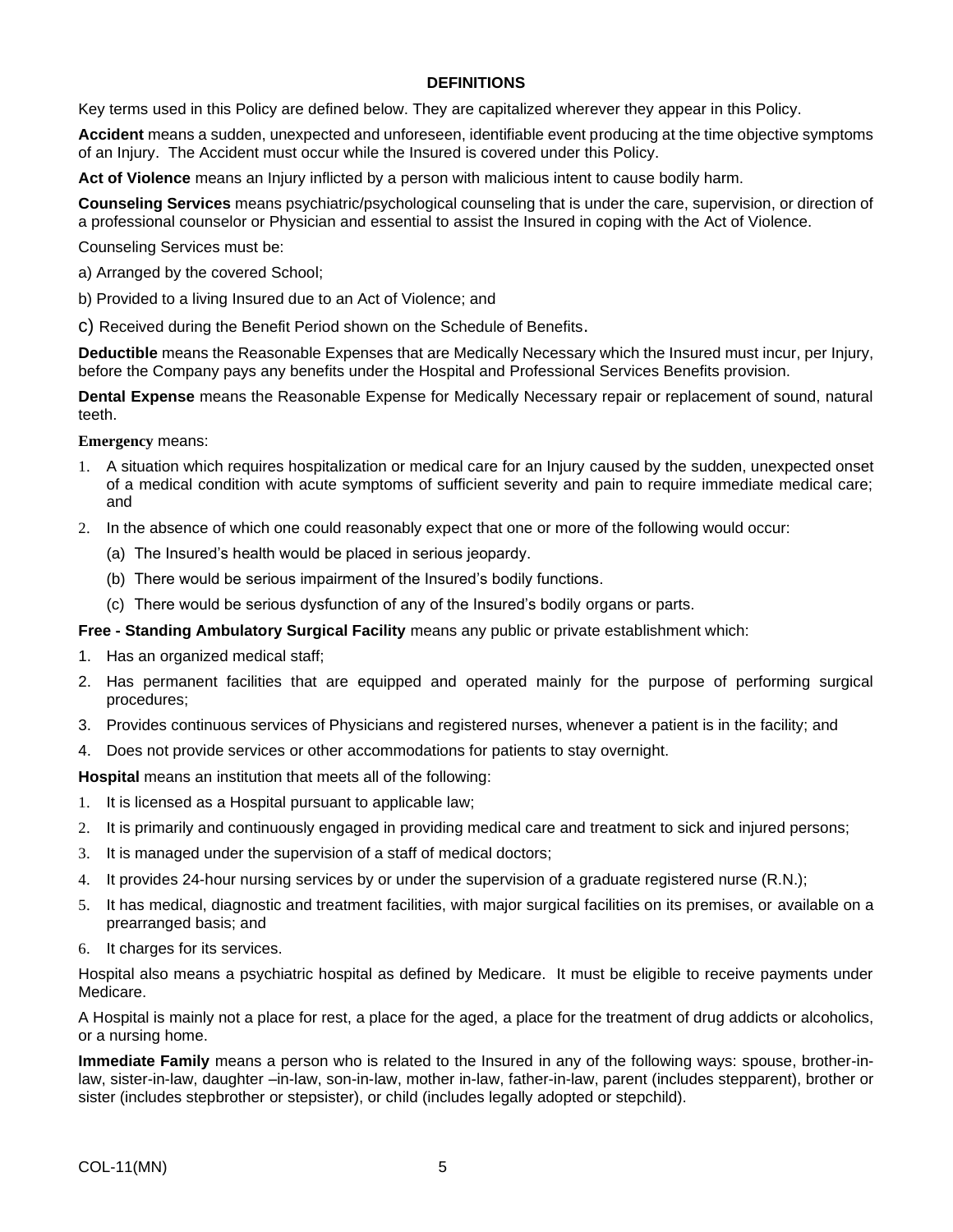**Injury** means bodily injury caused by an Accident. The Injury must occur while this Policy is in force and while the Insured is covered under this Policy. The Injury must be sustained as stated on the face page of this Policy, except where specifically stated otherwise in this Policy.

**Inpatient** means a person confined in a Hospital for at least one full day and charged room and board.

**Insured** means any person, attending a School, for whom insurance is in force under this Policy and when due, the required premium has been paid for. A person's insurance takes effect and terminates as stated in the Policy Effective Date and Policy Termination Date provision.

**Loss** means Medical Expense incurred as a result of a covered Injury. With the respect to the Accidental Death, Dismemberment, or Loss of Sight provision, Loss means loss of life, loss of hand, foot or sight, as described in that provision.

**Medical Expense** means the Reasonable Expense charged:

- 1. Of a professional ambulance service for Medically Necessary transportation to and from a Hospital;
- 2. Of a Physician for Medically Necessary care and treatment;
- 3. Of a Hospital for Medically Necessary inpatient services, including room and board (not exceeding the semiprivate room rate for each day of confinement unless a private room is Medically Necessary);
- 4. For Medically Necessary hospital inpatient services and supplies, including intensive care services, and daily Hospital charges for personal Hospital services (including television, radio, telephone, barber, and beauty services to a maximum payment as shown in the Plan of Insurance);
- 5. For Medically Necessary out-patient and emergency room care and treatment;
- 6. For confinement in an Extended Care Facility;
- 7. For Home Health Care; and
- 8. For medical or surgical services, prescription drugs, and other medical supplies commonly used for therapeutic or diagnostic services, which are Medically Necessary and prescribed by a Physician operating within the scope of his or her license.

**Medically Necessary** means medical and dental treatment which:

- 1. Are essential for diagnosis, treatment or care of the Injury or Accident for which it is prescribed or performed;
- 2. Meets generally accepted standards of medical practice; and
- 3. Are ordered by a Physician and performed under his or her care, supervision or order.

**Other Plan** means any other valid and collectible insurance or self-funded plan such as: individual and family type insurance coverage; group, blanket or franchise insurance, group hospital, medical service, pre-payment, trustee, Union Welfare; Blue-Cross, Blue Shield, group practice or other pre-payment coverage; labor-management plans, or employee benefit organization plans; self-funded ERISA plan, Workers' Compensation Law, Occupational Disease Law or any similar legislation; Medicare; or "No-Fault" auto legislation, where applicable.

**Outpatient** means an Insured receiving care from a Physician, a Hospital or a Free Standing Ambulatory Surgical Facility but who is not undergoing confinement and is not charged room and board.

**Physical Therapy** means any form of physical therapy, whether by machine or hand, by use of exercise, manipulation, massage, adjustment, heat or cold, air, light, water, electricity or sound.

**Physician** means a currently licensed practitioner of the healing arts performing within the scope of a license which is issued under the laws of the state of practice. It does not include the Insured or his/her Immediate Family.

**Reasonable Expense** means the average amount charged by most providers for treatment, service or supplies in the geographic area where the treatment, service or supply is provided. Such services and supplies must be recommended and approved by a Physician.

**Regularly Scheduled Activity** means the following School functions which are organized and scheduled solely by the School on or off School premises:

- 1. An activity which is under sole direct supervision of qualified School authorities; and
- 2. School sponsored and supervised travel to and from such an activity.

**Residence** means the home or land on which the Insured's home is located.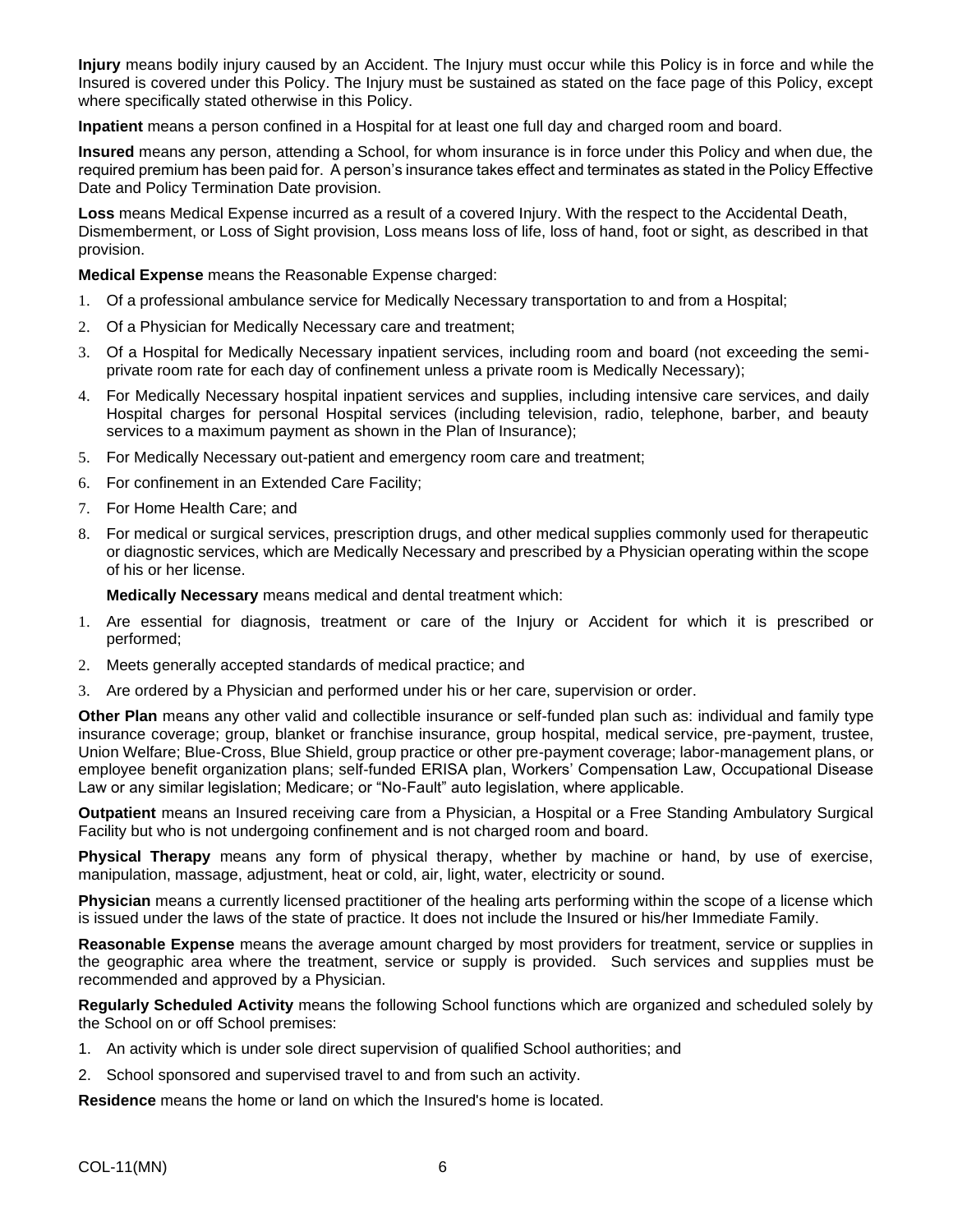**Severance** means the complete separation and dismemberment of the part from the body.

**School** means the Policyholder named on the face page of this Policy.

**School Property** means the physical location of the covered School or the location of an activity or event approved by the covered School.

**Surgical Expense** means expense incurred for (1) a Surgical Procedure; (2) preoperative Medically Necessary treatment in connection with such procedure; and (3) usual postoperative treatment.

**Surgical Procedure** means (1) a cutting procedure; (2) suturing a wound; (3) treatment of a fracture; (4) reduction of a dislocation; (5) electrocauterization; (6) diagnostic and therapeutic endoscopic procedures; and (7) an operation by means of laser beam.

# **POLICY EFFECTIVE DATE AND POLICY TERMINATION DATE**

The insurance of each School or Insured who enrolls for insurance on or before the Policy Effective Date takes effect on the Policy Effective Date, provided the required premium has been paid. Insurance of any School or Insured enrolling for insurance after the Policy Effective Date takes effect on the date of application and the Company's receipt of the required premium.

The insurance of each School or Insured shall terminate on the earliest of: (1) the end of the period for which premium has been paid unless the renewal premium has been received by the Company or its authorized agent prior to or within 30 days of the next period of coverage; (2) the Policy Termination Date.

# **EXCLUSIONS**

No Benefits are payable for Hospital and Professional Services for the following:

- 1. Injuries which are not caused by an Accident.
- 2. Treatment for hernia, regardless of cause, Osgood Schlatter's disease, or osteochondritis.
- 3. Injury sustained as a result of participation in organized speed contests or races of motorized vehicle.
- 4. Aggravation, during a Regularly Scheduled Activity, of an Injury the Insured suffered before participating in that Regularly Scheduled Activity, unless the Company receives a written medical release from the Insured's Physician;
- 5. Injury sustained as a result of practice or play in interscholastic tackle football and/or sports, unless the premium required under the Football and/or Sports Coverage provision has been paid.
- 6. Any expense for which benefits are payable under a Catastrophic Accident Insurance Program of the State Interscholastic Activities Association.
- 7. Treatment performed by a member of the Insured's Immediate Family or by a person retained by the School.
- 8. Injury caused by war or acts of war; suicide or intentionally self-inflicted Injury, while sane or insane; the Insured's commission of or attempt to commit a felony; the taking part in any illegal occupation; fighting or brawling except in self defense; driving while under the influence of alcohol in excess of the legal limit, as defined by the laws of the state in which Injury occurs; or being under the influence of any drugs or narcotic unless administered by or on the advice of a Physician.
- 9. Medical expenses for which the Insured is entitled to benefits under any (a) Workers' Compensation act; or (b) mandatory no-fault automobile insurance contract; or similar legislation.
- 10. Expenses incurred for experimental or investigational treatment or procedures.

# **EXCESS COVERAGE**

The Company will pay Reasonable Expenses that are not recoverable from any Other Plan. The Company will determine the amount of benefits provided by Other Plans without reference to any coordination of benefits, nonduplication of benefits, or similar provisions. The amount from Other Plans includes any amount, to which the Insured is entitled, whether or not a claim is made for the benefits. This Blanket Student Accident Insurance is secondary to all other policies.

This provision will not apply if the total Reasonable Expenses incurred for Hospital and Professional Services Benefits are less than the amount stated in the Schedule of Benefits under Excess Coverage Applicability.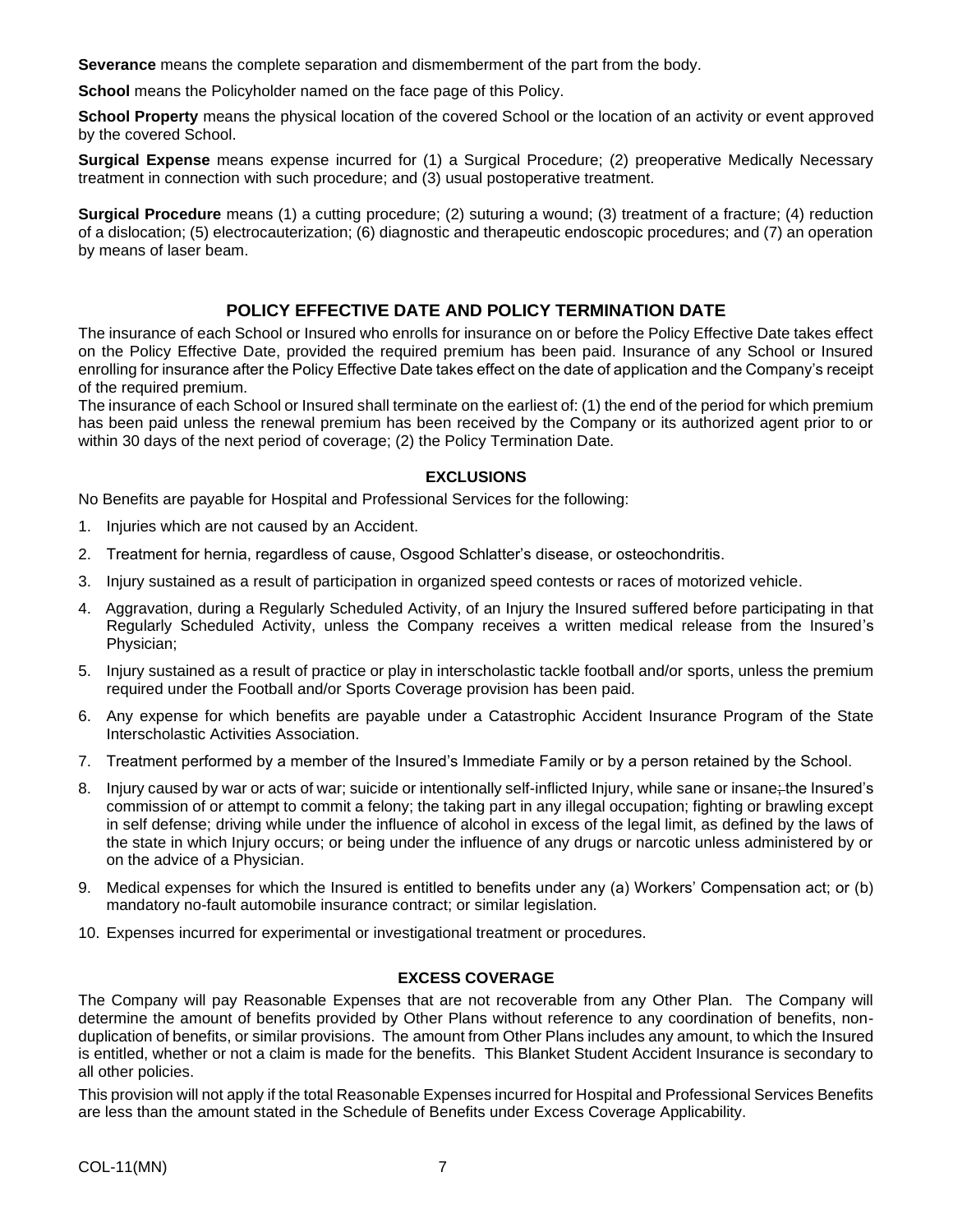#### **HOSPITAL AND PROFESSIONAL SERVICES BENEFITS**

The Company will pay Reasonable Expenses incurred for a covered Injury. The Injury must be treated within the number of days stated in the Schedule of Benefits. Services must be given: (1) by a Physician; (2) for Medically Necessary treatment; and (3) within the time limit stated in the Schedule of Benefits. Benefits are paid to the maximum stated in the Schedule of Benefits for any one Injury for Reasonable Expenses which are in excess of the Deductible. Benefits under this provision are subject to all other provisions of this Policy, including all Coverage and Limitations stated in the Schedule of Benefits, Maximums and Exclusions.

# **ACCIDENTAL DEATH, DISMEMBERMENT, OR LOSS OF SIGHT BENEFIT**

When a covered Injury results in any of the Losses to the Insured which are stated in the Schedule of Benefits for Accidental Death, Dismemberment, or Loss of Sight, then the Company will pay the benefit stated in the schedule for that Loss. The Loss must be sustained within 365 days after the date of the Accident.

The maximum benefit payable under this provision is stated in the **Schedule of Benefits** under **Maximums and Benefit Period**:

Life

Both Hands or Both Feet or Sight of Both Eyes Loss of One Hand and One Foot Loss of One Hand and Entire Sight of One Eye Loss of One Foot and Entire Sight of One Eye Loss of One Hand or Foot Loss of Sight in One Eye Loss of Thumb and Index Finger of the Same Hand

Half of the maximum benefit will be paid for the Loss of one Hand, one Foot or the Sight of one eye.

Loss of Hand or Foot means the complete Severance through or above the wrist or ankle joint. Loss of Sight means the total, permanent Loss of Sight in One Eye. The Loss of Sight must be irrecoverable by natural, surgical or artificial means. Loss of Thumb and Index Finger of the Same Hand means complete Severance through or above the metacarpophalangeal joints of the same hand (the joints between the fingers and the hand)

If the Insured suffers more than one of the above covered losses as a result of the same Accident the total amount the Company will pay is the maximum benefit.

Benefits paid under this provision will be paid in addition to any other benefits provided by this Policy.

Benefits under this provision are subject to all other provisions of this Policy, including all Coverage and Limitations stated in the Schedule of Benefits, Maximums and Exclusions.

# **FIELD TRIP COVERAGE**

This coverage applies to students of the School who are participating in field trips. The field trips must be sponsored and directly supervised by the School. The maximum amount payable per covered Injury is stated on page 4, **Other Coverages, Field Trip Coverage**. Benefits under this provision are subject to all other provisions of this Policy, including all Coverage and Limitations stated in the Schedule of Benefits, Maximums and Exclusions.

There is no additional premium charged for this coverage.

However, coverage for overnight field trips of 7 or more consecutive nights requires the payment of additional premium.

# **FOOTBALL AND/OR SPORTS COVERAGE**

Each School or Insured who pays the additional premium required for Football and/or Sports Coverage is insured for Accidents occurring while participating in interscholastic football and/or sports practice or competition. Travel is also covered when going directly and uninterruptedly to and from the practice and competition. Benefits under this provision are subject to all other provisions of this Policy, including all Coverage and Limitations stated in the Schedule of Benefits, Maximums and Exclusions.

# **RELIGIOUS EDUCATION COVERAGE**

This coverage applies to students of the School while attending religious education classes on any weekday and on Sunday. It also applies while the student is traveling directly and without interruption to and from his or her Residence

COL-11(MN) 8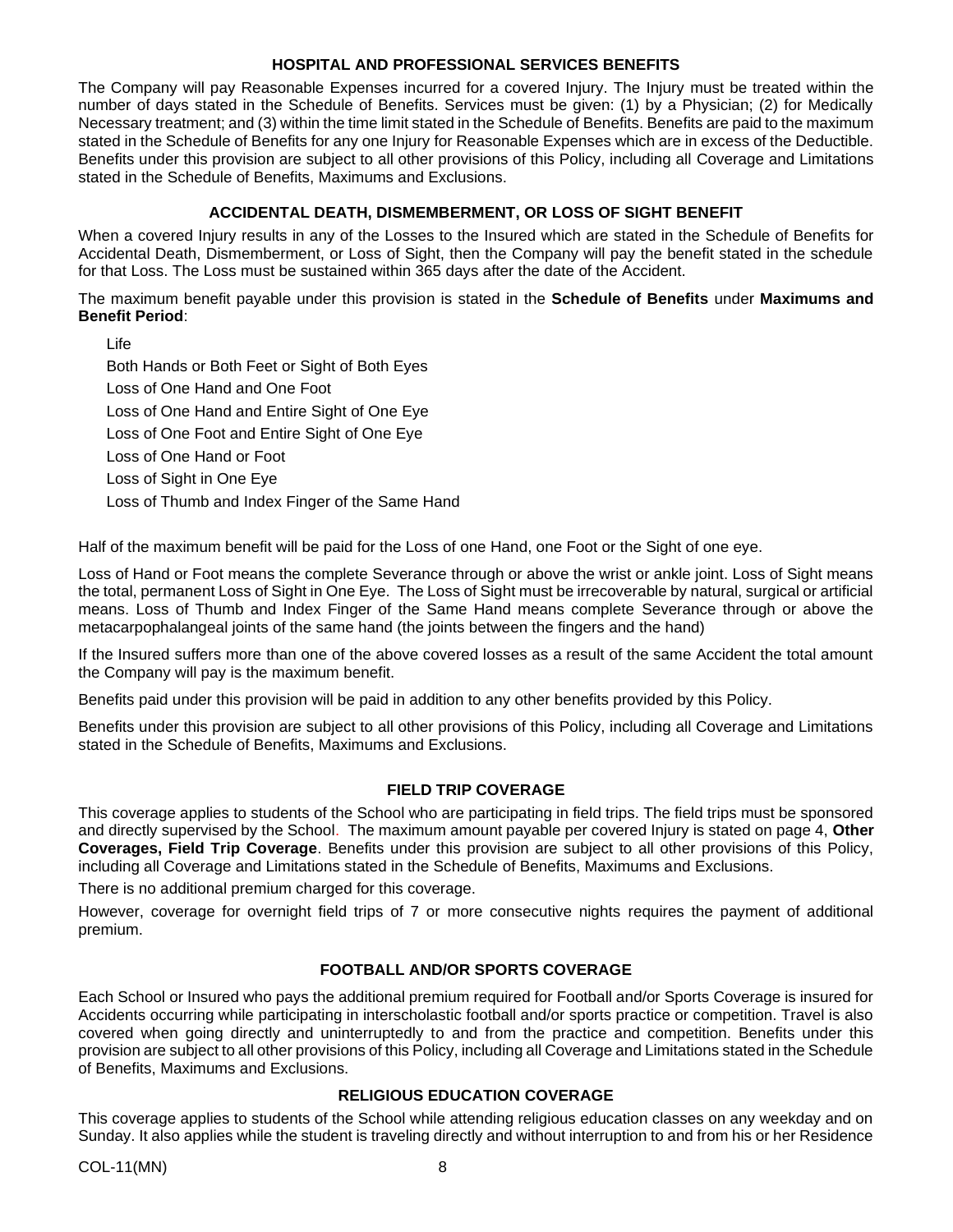or School and the religious education class. It does not apply to any social or sports activities. The maximum amount payable per covered Injury is stated page 4, **Other Coverages, Religious Education Coverage**. Benefits under this provision are subject to all other provisions of this Policy, including all Coverage and Limitations stated in the Schedule of Benefits, Maximums and Exclusions.

There is no additional premium charged for this coverage.

### **OPTIONAL SCHOOL-TIME ACCIDENT COVERAGE**

Each Insured who pays the additional premium required for this benefit is insured under this provision.

Coverage starts on the date of premium receipt (but not before the start of the School year). The Insured's coverage will end at the close of the regular nine-month school term, except while the Insured is attending academic classroom sessions exclusively sponsored and solely supervised by the School during the summer.

A person insured under this provision is covered as stated on the face page of this Policy. Benefits under this provision are subject to all other provisions of this Policy, including all Coverage and Limitations stated in the Schedule of Benefits, Maximums and Exclusions.

# **OPTIONAL 24-HOUR ACCIDENT COVERAGE**

Each Insured who pays the additional premium required for this benefit is insured under this provision.

Coverage starts on the date of premium receipt (but not before the start of the School year). It ends when School reopens for the following School year.

A person insured under this provision is covered regardless of whether or not the Injury is sustained as stated on the face page of this Policy. Benefits under this provision are subject to all other provisions of this Policy, including all Coverage and Limitations stated in the Schedule of Benefits, Maximums and Exclusions.

# **OPTIONAL FOOTBALL AND/OR SPORTS COVERAGE**

Each Insured who pays the additional premium required for Football and/or Sports Coverage is insured for Accidents occurring while participating in football and/or sports practice or competition. Travel is also covered when going directly and uninterruptedly to and from the practice and competition. Coverage starts on the date of premium receipt (but not before the start of the School year). The Insured's coverage will end on the last day of practice or competition. Benefits under this provision are subject to all other provisions of this Policy, including all Coverage and Limitations stated in the Schedule of Benefits, Maximums and Exclusions.

# **OPTIONAL 24-HOUR DENTAL COVERAGE**

Each Insured who pays the additional premium required for this benefit is insured under this provision.

Coverage starts on the date of premium receipt (but not before the start of the School year). It ends when School reopens for the following School year.

This provision covers Accidents occurring anytime and anywhere. The Insured must be treated by a legally qualified dentist who is not a member of the Insured's Immediate Family for Injury to teeth. The Company will then pay the Reasonable Expenses that are Medically Necessary. Coverage is limited to treatment of sound, natural teeth. The maximum benefit payable under this provision is stated on page 4, **Other Benefits, Optional 24-Hour Dental Coverage**.

# **Exclusions**

No Benefits are payable under this provision for the following:

- 1. Injuries which are not caused by an Accident.
- 2. Re-Injury or complications of a condition which existed prior to the Accident.
- 3. Orthodontics and damage to or loss of dentures or bridges.

These exclusions are in addition to the General Policy Exclusions with respect to this coverage.

Benefits under this provision are subject to all other provisions of this Policy, including all Coverage and Limitations stated in the Schedule of Benefits, Maximums and Exclusions.

# **GENERAL PROVISIONS**

**Premium Payment:** The initial premium is due on the Policy Effective Date unless the Policyholder and the Company agree to another mode of premium payment. Premiums are paid at the Company's home office or to the Company's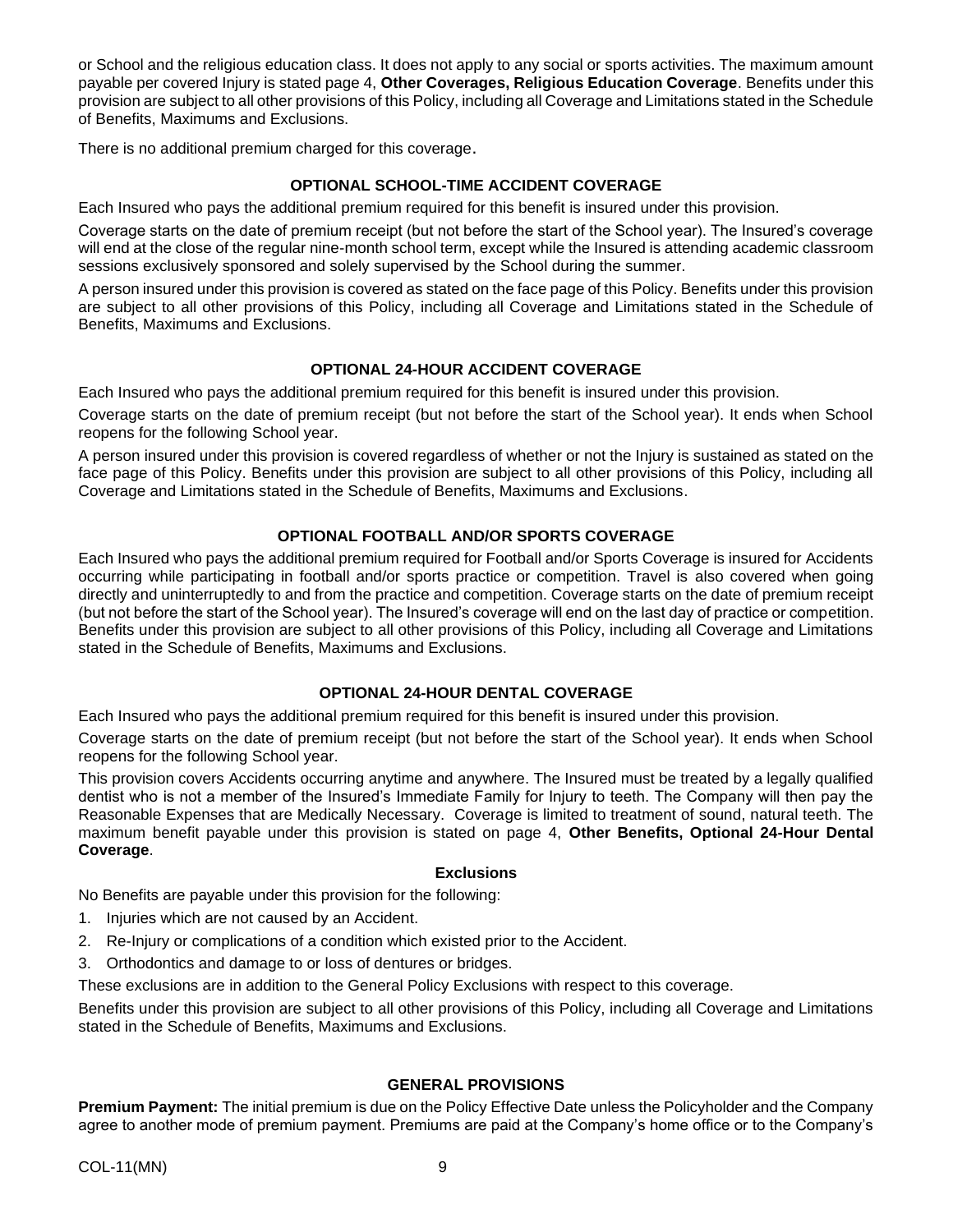authorized agent. If any premium is not paid when due, this Policy will be cancelled as of the premium due date of the unpaid premium, except as provided in any applicable Grace Period section.

**Grace Period:** A grace period of 31 days will be provided for the payment of any premium due after the first. During the grace period, the Policy shall continue in force, unless the Policyholder, has given written notice of discontinuance in advance of the premium due date and in accordance with the terms of this Policy. If the required premium is not paid during the grace period, coverage will terminate on the last day of the grace period. The Policyholder will be liable for the payment of a pro rata premium for the time the Policy was in force during the grace period.

**Reinstatement:** This Policy may be reinstated if it lapsed for nonpayment of premium. Requirements for reinstatement are written application of the Policyholder satisfactory to the Company and payment of all overdue premiums. Any premium accepted in connection with a reinstatement will be applied to a period for which premium was not previously paid.

**Cancellation:** If the Company decides to cancel this Policy, written notice will be given to the Policyholder at least 60 days before the date this Policy is to be canceled. If the Company cancels, the earned premium will be computed pro rata and the unearned portion promptly returned.

If the Policyholder cancels this Policy, cancellation becomes effective on the later of the date the Company receives the written notice or the date stated on the written notice. Any unearned premium paid by the Policyholder will be returned immediately; or the Policyholder will immediately pay any earned premium that has not been paid. Earned premium will be computed pro rata.

**Policy Administration:** The Policyholder will furnish all information which the Company may reasonably require with regard to any matters pertaining to this Policy. All documents, books and records which may have a bearing on this Policy will be opened for inspection by the Company at all reasonable times while this Policy is in force and until the final determination of all rights and obligations under this Policy.

Clerical error (whether by the Policyholder or by the Company), in keeping any records pertaining to the insurance will not invalidate insurance otherwise validly in force, or continue insurance otherwise validly terminated. Upon discovery of such error or delay, an equitable adjustment of premiums will be made.

If any relevant facts pertaining to any Insured's insurance shall be found to have been misstated, an equitable adjustment of the premiums will be made. If such misstatement affects the existence of the amount of insurance, the facts shall be used in determining whether insurance is in force under the terms of this Policy and in what amount.

In connection with the administration of this Policy, the Policyholder shall act as not to discriminate unfairly between individuals in similar situations at the time of such action.

In connection with the administration of this Policy, The Company shall be entitled to rely upon any action of the Policyholder without being obliged to inquire into the circumstances.

**Entire Contract:** This Policy, and any attached papers make up the entire contract between the Policyholder and the Company. In the absence of fraud, all statements made by the Policyholder or any Insured will be considered representations and not warranties. No written statement made by an Insured will be used in any contest unless a copy of the statement is furnished to the Insured or, in the event of the death or incapacity of the Insured, to their beneficiary or personal representative.

No change in this Policy will be valid until approved by one of the Company's executive officers and endorsed on or attached to this Policy. No agent has authority to change this Policy or to waive any of its provisions. If an enrollment form for an Insured is required, it may also be made a part of this Policy at the Company's option.

# **PAYMENT OF BENEFITS**

**Time Limit of Certain Defenses:** No misstatements, except fraudulent misstatements made by an Insured in the application, if any, shall be used to void this Policy or to deny a claim for loss incurred with respect to such Insured after the insurance has been in force for two years.

**Statements by Insured:** A copy of the application, if any, of each Insured shall be attached to this Policy when issued. No statement made by an Insured shall void the insurance or reduce benefits unless contained in a written instrument signed by the Insured. All such statements shall be considered representations and not warranties.

**Notice of Claim:** Written notice of claim must be given to the Company within 60 days after the occurrence or commencement of the Insured's covered Loss, or as soon thereafter as reasonably possible. Notice given by or on behalf of the claimant to the Company with information sufficient to identify the Insured, is deemed notice to the Company.

**Claim Forms:** The Company will send claim forms to the claimant upon receipt of a written notice of claim. If such forms are not sent within 15 days after the Company received notice of claim, the claimant will be deemed to have met the proof of loss requirements upon submitting, within the time fixed in this Policy for filing proof of loss, written proof covering the occurrence, the character and the extent of the loss for which claim is made. The notice should include the Insured name, the Policyholder's name and the Policy Number.